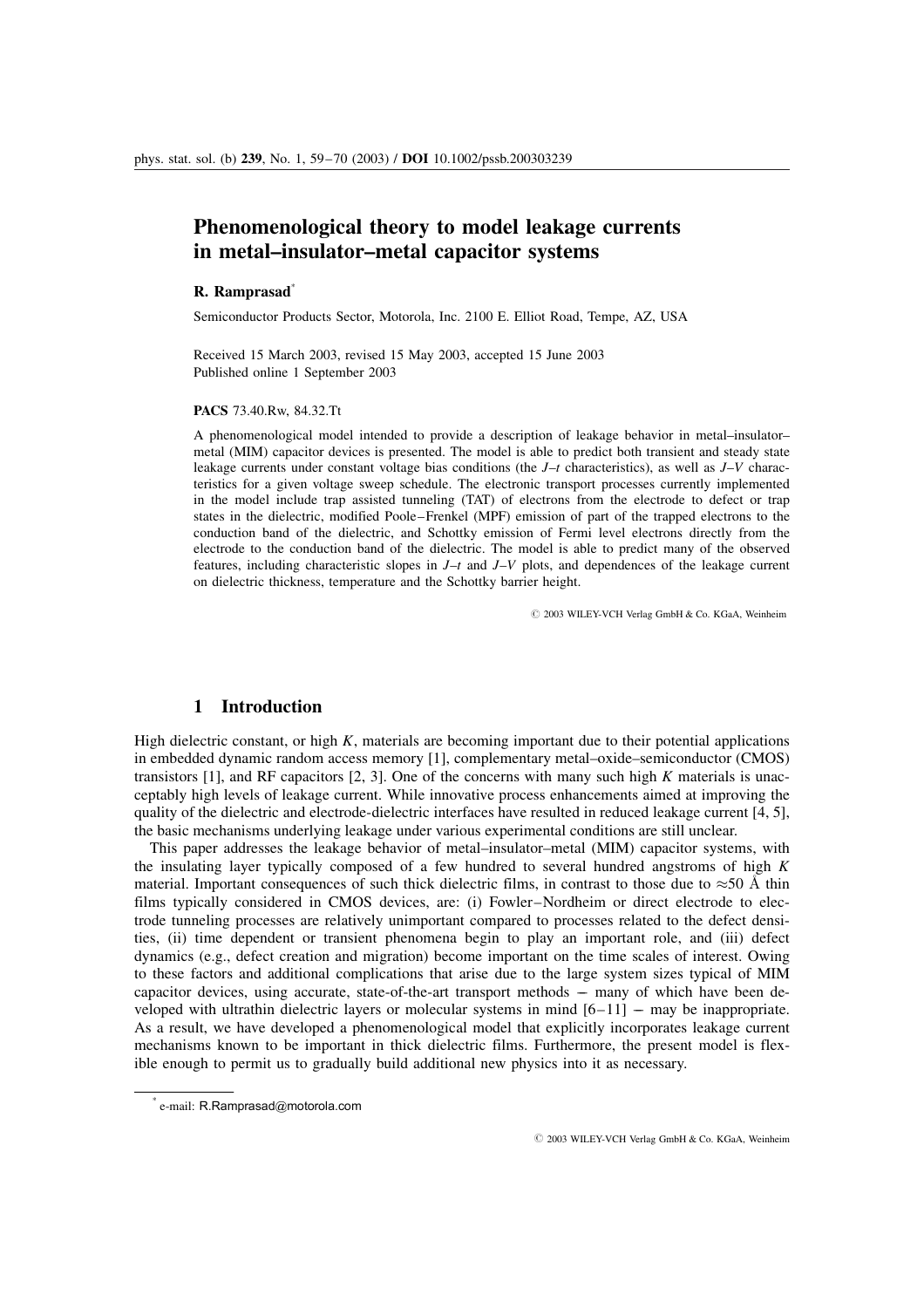The following three main electronic processes are currently implemented in the model: (i) trapassisted tunneling (TAT) of electrons from the electrode to unoccupied defect or trap states in the dielectric close to the electrode-dielectric interface, (ii) modified Poole–Frenkel (MPF) or internal Schottky emission of the trapped electrons from the defect levels to the conduction band of the dielectric, and (iii) Schottky or thermal-field emission of Fermi level electrons from the electrode directly to the conduction band of the dielectric. Process (i) by itself contributes to only the transient current, process (ii) to both transient and steady state currents, and process (iii) to only the steady state current. Our model can thus predict  $J-t$  curves under constant voltage bias conditions, and for a given J–V measurement schedule (amount of time spent at each voltage step), J–V characteristics can also be calculated. As will be seen, many observed features, including characteristic slopes in J–t and  $J-V$  plots, and dependences of the leakage current on dielectric thickness and temperature, are predicted by the model.

Each of the three processes implemented in the model involve properties intrinsic to the system. For instance, TAT is determined by the spatial and energetic distribution of trap states  $N(x, E)$ , the offset between the Fermi energy of the electrode and the conduction band of the dielectric,  $\Phi_{\rm S}$ , and the lower limit of the tunneling relaxation times,  $\tau_0$ . The MPF process is determined by the mobility of electrons in the dielectric,  $\mu$ , the optical part of the permittivity,  $\epsilon_{\text{opt}}$ , and  $N(x, E)$ . Finally, the Schottky emission is determined by  $\epsilon_{opt}$  and  $\Phi_S$ .

Among the effects ignored in our model are field enhancement due to the roughness of the electrode-dielectric interface, trap-to-trap tunneling (TTT) of electrons from one electrode to another, and electric field assisted trap migration and generation mechanisms. Of these, the latter two are important in describing degradation and breakdown (soft and hard) phenomena.

This paper is organized as follows. The theory underlying our leakage current model is described in detail in the next section. Results using the theory are then presented in Section 3; for a uniform distribution of defect or trap states, calculated  $J-t$  and  $J-V$  characteristics are presented, followed by a discussion of the implications of non-uniform trap state distributions. We then conclude with a brief summary.

## 2 Derivation of leakage current expressions

The present model assumes that the total leakage current,  $j_{tot}(t)$ , is given by:  $j_{\text{tot}}(t) = j_{\text{TAT}}(t) + j_{\text{MPF}}(t) + j_{\text{S}}$ , where  $j_{\text{TAT}}(t)$  is the trap assisted tunneling current,  $j_{\text{MPF}}(t)$  is the modified Poole–Frenkel (MPF) emission current, and  $j<sub>S</sub>$  is the Schottky emission current. Here, we derive the expressions for  $j_{TAT}(t)$  and  $j_{MPF}(t)$ . The present derivation is based on earlier treatments of transient currents arising due to trap-assisted tunneling alone [14, 15]. Modifications implemented here include (i) inclusion of a modified Poole–Frenkel emission process, in which part of the electrons trapped due to the TAT process are lost to thermal emission to the conduction band of the dielectric, (ii) explicit time evolution of the leakage current that will help in easy inclusion of other processes, and (iii) consideration of arbitrary trap density distribution functions.

### 2.1 Purely trap assisted tunneling (TAT)

Assuming TAT is the only process in operation, the net rate of change of trapped electronic charge in the dielectric at each trap level is given by [14, 15]

$$
\frac{\partial n(x, E, t)}{\partial t} = \left(\frac{\partial n(x, E, t)}{\partial t}\right)_{\text{metal}\rightarrow\text{dielectric}} - \left(\frac{\partial n(x, E, t)}{\partial t}\right)_{\text{dielectric}\rightarrow\text{metal}}
$$
(1)

$$
= A[N(x, E) - n(x, E, t)] - Bn(x, E, t), \qquad (2)
$$

where  $n(x, E, t)$  is the time dependent trapped electron density distribution,  $N(x, E)$  is the trap distribution, and A and B are constants.  $n(x, E, t)$  and  $N(x, E)$  are in units of per unit volume per unit energy, and are the distribution functions in the presence of an electric field referenced to a common energy

 $O$  2003 WILEY-VCH Verlag GmbH & Co. KGaA, Weinheim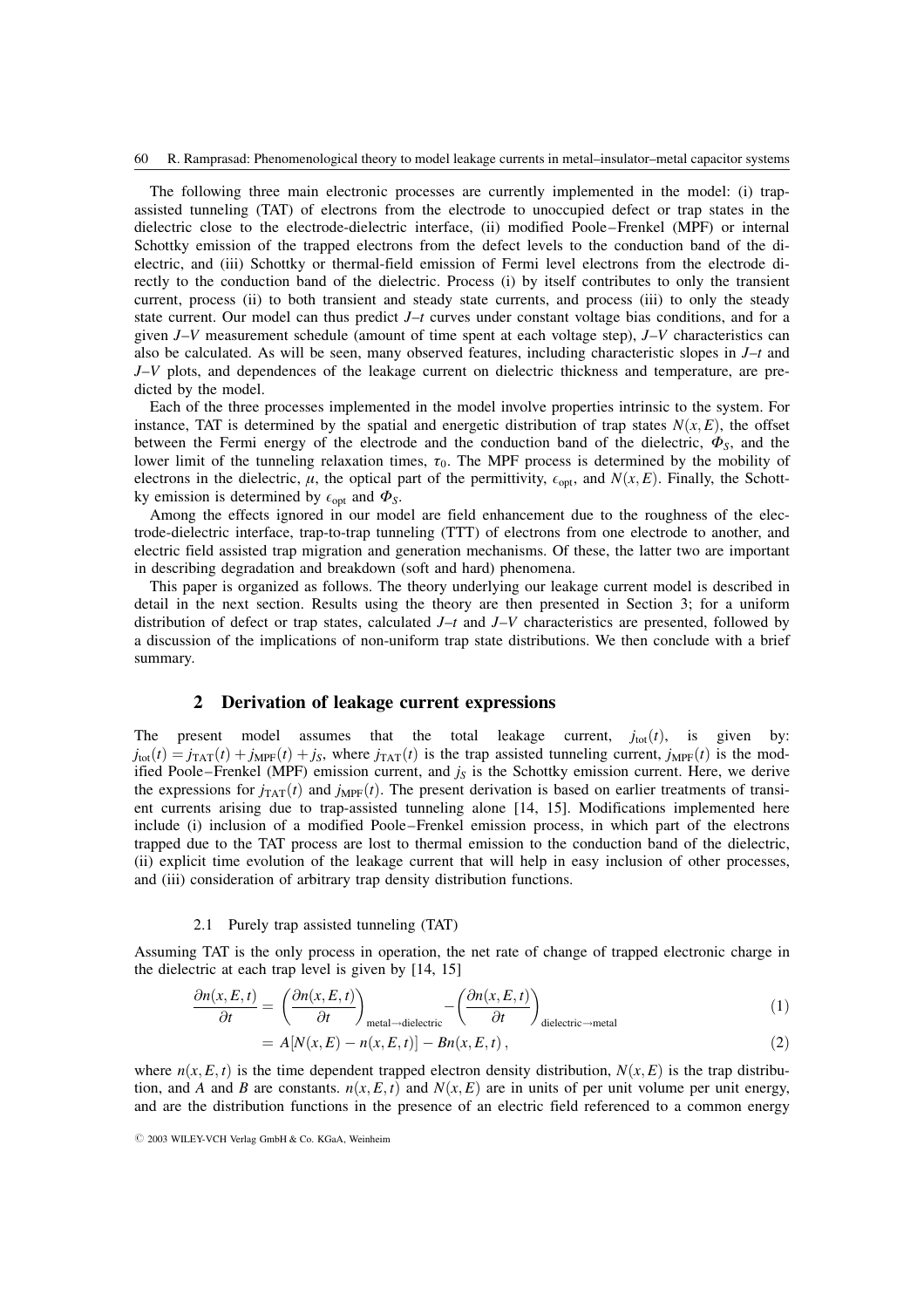scale; these are expressed in terms of the field-free distribution functions,  $n^{ff}$  and  $N^{ff}$ , as:  $n(x, E, t) = n^f(x, E + qFx, t)$  and  $N(x, E) = N^f(x, E + qFx)$ , where x and E are respectively the spatial location away from the electrode into the dielectric and the energy level of the trap measured down from the conduction band edge of the dielectric at  $x = 0$ , and q and F are the electronic charge and electric field, respectively. The above partial differential equation can be solved to yield the general solution

$$
n(x, E, t) = \frac{AN(x, E)}{A + B} + C e^{-(A+B)t}.
$$
\n(3)

The constant A (also called the capture constant) is given by  $[14-16]$ 

$$
A = f_{\infty}/(\tau_0 e^{2K_0 x}), \qquad (4)
$$

and the constants  $B$  and  $C$  are determined using boundary conditions [14, 15]:

$$
n(x, E, 0) = N(x, E) f_0(x, E), \qquad (5)
$$

$$
n(x, E, \infty) = N(x, E) f_{\infty}(E), \qquad (6)
$$

where  $f_0$  and  $f_{\infty}$  are the Fermi functions  $f_0(x,E) = \{1 + \exp((E + qFx - E_F)/kT)\}^{-1}$  and  $f_{\infty}(E) = \{1 + \exp((E - E_F)/kT)\}^{-1}$ ,  $\tau_0$  is the lower limit of tunneling relaxation times (related to the electron capture cross section [16]),  $K_0 = \sqrt{2m|E|}/\hbar$  with m,  $\hbar$ ,  $k$ ,  $T$  and  $E_F$  being, respectively, the electronic mass, Planck's constant, Boltzmann's constant, temperature and Fermi energy of the metal electrode. For the sake of brevity of expressions, the arguments of  $f_0(x, E)$  and  $f_\infty(E)$  will be omitted henceforth.

Substitution of A, B and C in Eq. (3) results in  $[14, 15]$ 

$$
n(x, E, t) = N(x, E)\left(f_{\infty} + (f_0 - f_{\infty}) e^{-t/\tau}\right),\tag{7}
$$

with  $\tau = \tau_0 e^{2K_0x}$ , and in a transient current density [15]

$$
j_{\text{TAT}}^{\text{only}}(t) = q \int_{x=0}^{\infty} \int_{E=-\infty}^{-qFx} \frac{\partial n(x, E, t)}{\partial t} \frac{x}{L} dE dx \tag{8}
$$

$$
= q \int_{x=0}^{\infty} \int_{E=-\infty}^{-qFx} N(x,E) \left( f_{\infty} - f_0 \right) \frac{e^{-t/\tau}}{\tau} \frac{x}{L} dE dx,
$$
\n(9)

where  $j_{\text{TAT}}^{\text{only}}(t)$  is the current density when TAT is the only operating process, and L is the thickness of the dielectric. Note that in terms of the field free trap level distribution function, which incidentally is the input quantity rather than  $N(x, E)$ ,  $j_{\text{TAT}}^{\text{only}}(t)$  is given by

$$
j_{\text{TAT}}^{\text{only}}(t) = q \int_{x=0}^{\infty} \int_{E=-\infty}^{-qFx} N^{ff}(x, E + qFx) (f_{\infty} - f_0) \frac{e^{-t/\tau}}{\tau} \frac{x}{L} dE dx.
$$
 (10)

#### 2.2 Incorporation of MPF process

In the present work, it is assumed that a certain fraction of the trapped electrons are lost to Poole– Frenkel emission (thermal emission of electrons from the trap states to the conduction band of the dielectric [17, 18]). The Poole–Frenkel current density is given by a simple drift equation  $q\mu F\rho$ , where  $\mu$ and  $\rho$  are the electronic mobility in the dielectric and carrier density (per unit area of the dielectric) that participate in the Poole–Frenkel process, respectively. In standard treatments of this process, the that participating carrier density is written as  $\rho = \rho_0 \exp\left[-(\phi_{\text{PF}} - \sqrt{qF/\pi\epsilon_{\text{opt}}}) q/kT\right]$ , where  $\rho_0$  is the total

 $O$  2003 WILEY-VCH Verlag GmbH & Co. KGaA, Weinheim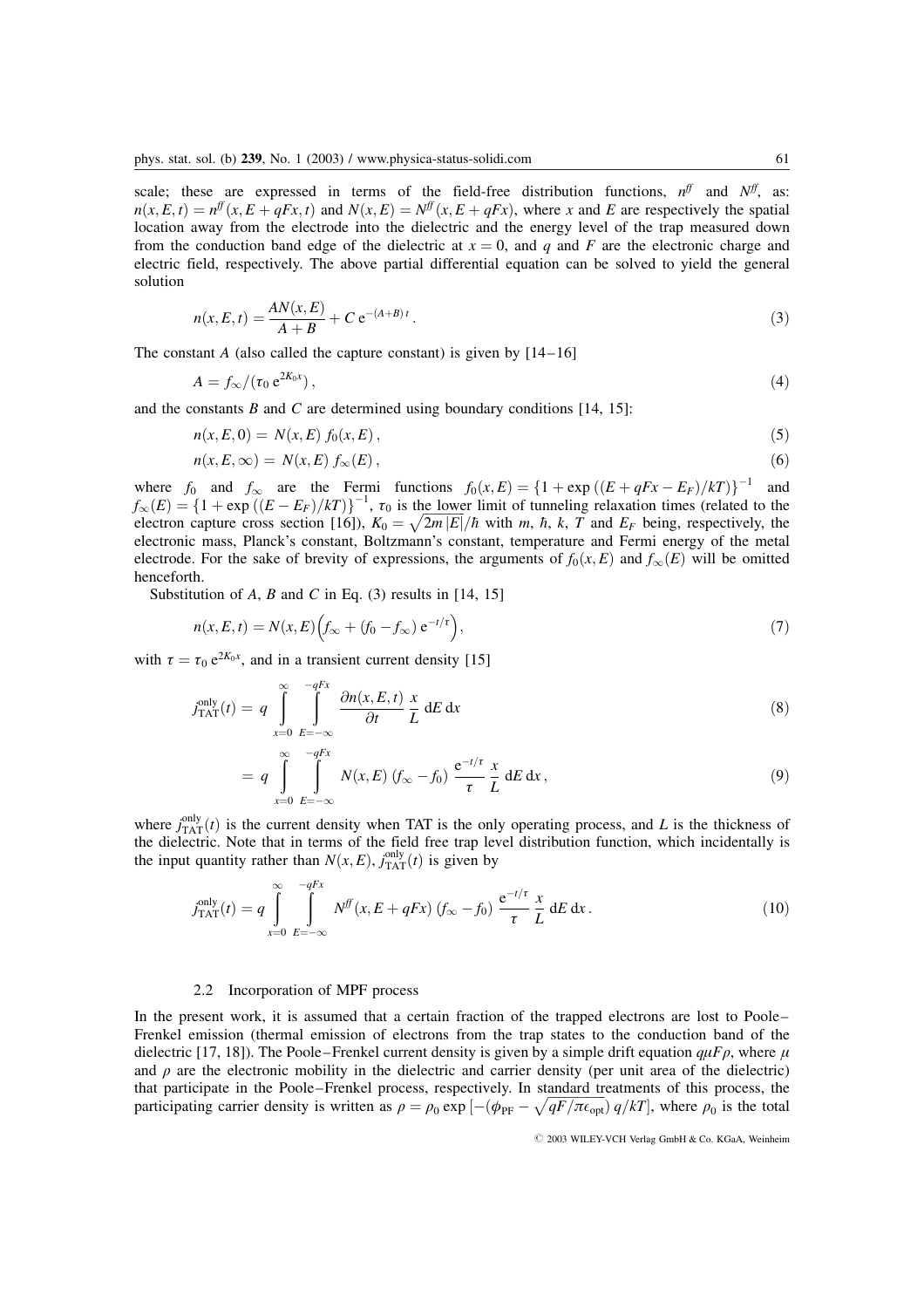available carrier density,  $\phi_{\text{PE}}$  is the energy difference between the conduction band edge of the dielectric and the trap level, and  $\epsilon_{opt}$  is the high frequency permittivity of the dielectric. In practice,  $\phi_{PF}$  and  $K (= q \mu \rho_0)$  in the Poole–Frenkel equation,  $j_{PF} = KF \exp \left[ -(\phi_{PF} - \sqrt{qF/\pi \epsilon_{opt}}) q/kT \right]$ , are treated as adjustable constants, and determined by fitting to experiments [18]. This procedure implicitly assumes just one type of defect level (characterized by  $\phi_{\text{PE}}$ ). In our case, since we have a distribution of trap states, we define a modified Poole–Frenkel current density as

$$
j_{\text{MPF}}(t) = q\mu F \int_{x=0}^{\infty} \int_{E=-\infty}^{-qFx} f_{\text{MPF}}(x, E, t) dE dx, \qquad (11)
$$

with the Poole–Frenkel factor  $f_{\text{MPF}}$  defined as

$$
f_{\text{MPF}} = \exp\left\{-\frac{q}{kT} \left(-E - \sqrt{\frac{qF}{\pi \epsilon_{\text{opt}}} }\right)\right\}.
$$
 (12)

The negative sign in front of  $E$  in the above expression is due to our convention of measuring energy with respect to the conduction band minimum of the dielectric.

Thus, at any given time, the MPF process alters the trapped distribution of electrons, which in turn alters the TAT process at subsequent times. In order to account for this, the solution outlined above for the 'TAT only' case is discretized (by discretizing the time axis), and the trapped electron density at each time step is multiplied by  $(1 - f_{MPF})$ , the fraction remaining after the MPF process for that time step has occured:

$$
n(x, E, t_0 = 0) = N(x, E) f_0 = n'(x, E, t_0 = 0),
$$
\n(13)

$$
j_{\text{TAT}}(t_i) = q \int\limits_{x=0}^{L} \int\limits_{E=-\infty}^{-qFx} \left[ N(x, E) f_{\infty} - n'(x, E, t_{i-1}) \right] \frac{e^{-(t_i - t_{i-1})/\tau}}{\tau} \frac{x}{L} \, \mathrm{d}E \, \mathrm{d}x \,, \tag{14}
$$

$$
n(x, E, t_i) = N(x, E) f_{\infty} (1 - e^{-(t_i - t_{i-1})/\tau}) + n(x, E, t_{i-1}) e^{-(t_i - t_{i-1})/\tau}, \qquad (15)
$$

$$
n'(x, E, t_i) = (1 - f_{\text{MPF}}) n(x, E, t_i), \qquad (16)
$$

with  $N(x, E) = N^{\text{ff}}(x, E + qFx)$ . It can be seen that the above set of equations reduce to Eqs. (7) and (9) when  $f_{MPF} = 0$  ('TAT only' case). Thus, Eqs. (11)–(16) determine the time dependent MPF and TAT contributions to the total leakage current.

## 2.3 Schottky current density

Finally, the Schottky emission contribution to the total current density is given by  $[17-19]$ 

$$
j_S = \frac{qmk^2}{2\pi^2\hbar^3} T^2 \exp\left\{-\frac{q}{kT} \left(\Phi_S - \sqrt{\frac{qF}{4\pi\epsilon_{\text{opt}}} }\right) \right\},\tag{17}
$$

where  $\Phi_S$  is the offset between the conduction band minimum of the dielectric and the Fermi energy of the electrode ( $\Phi_s = -E_F$  according to our convention of measuring all energies relative to the conduction band minimum of the dielectric).

## 3 Results and discussion

#### 3.1 Uniform distribution of trap states

We first consider the case of a uniform distribution of trap states in the dielectric:  $N^{ff}(x, E) = N_0$ . Unless otherwise stated, the following parameter choices – which we believe are reasonable for metal

 $O$  2003 WILEY-VCH Verlag GmbH & Co. KGaA, Weinheim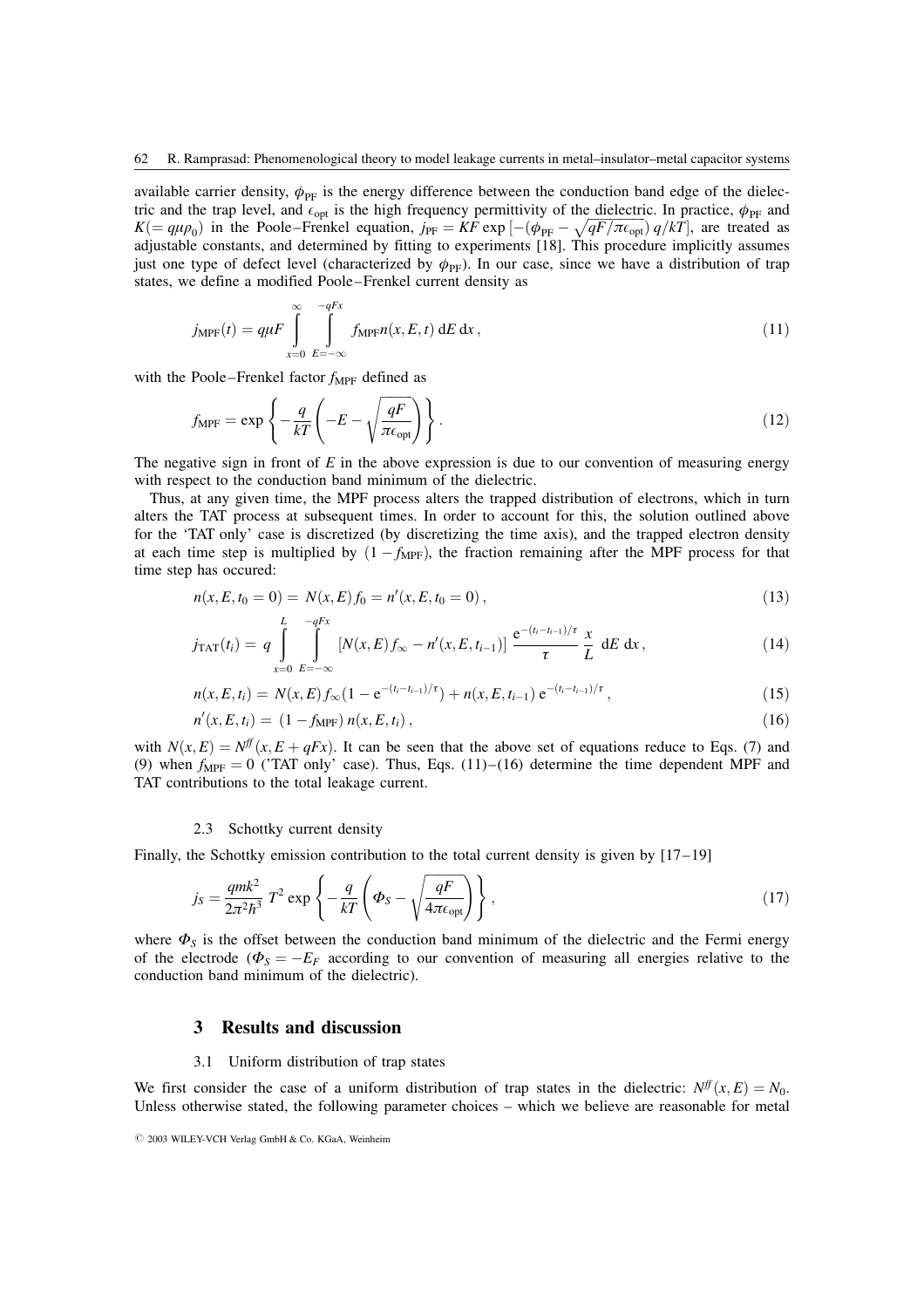

**Fig. 1**  $J-t$  plots at applied voltages of a) 5 V, b) 10 V, and c) 15 V, at  $T = 350$  K and  $\vec{L} = 400 \, \text{\AA}.$ 

 $O$  2003 WILEY-VCH Verlag GmbH & Co. KGaA, Weinheim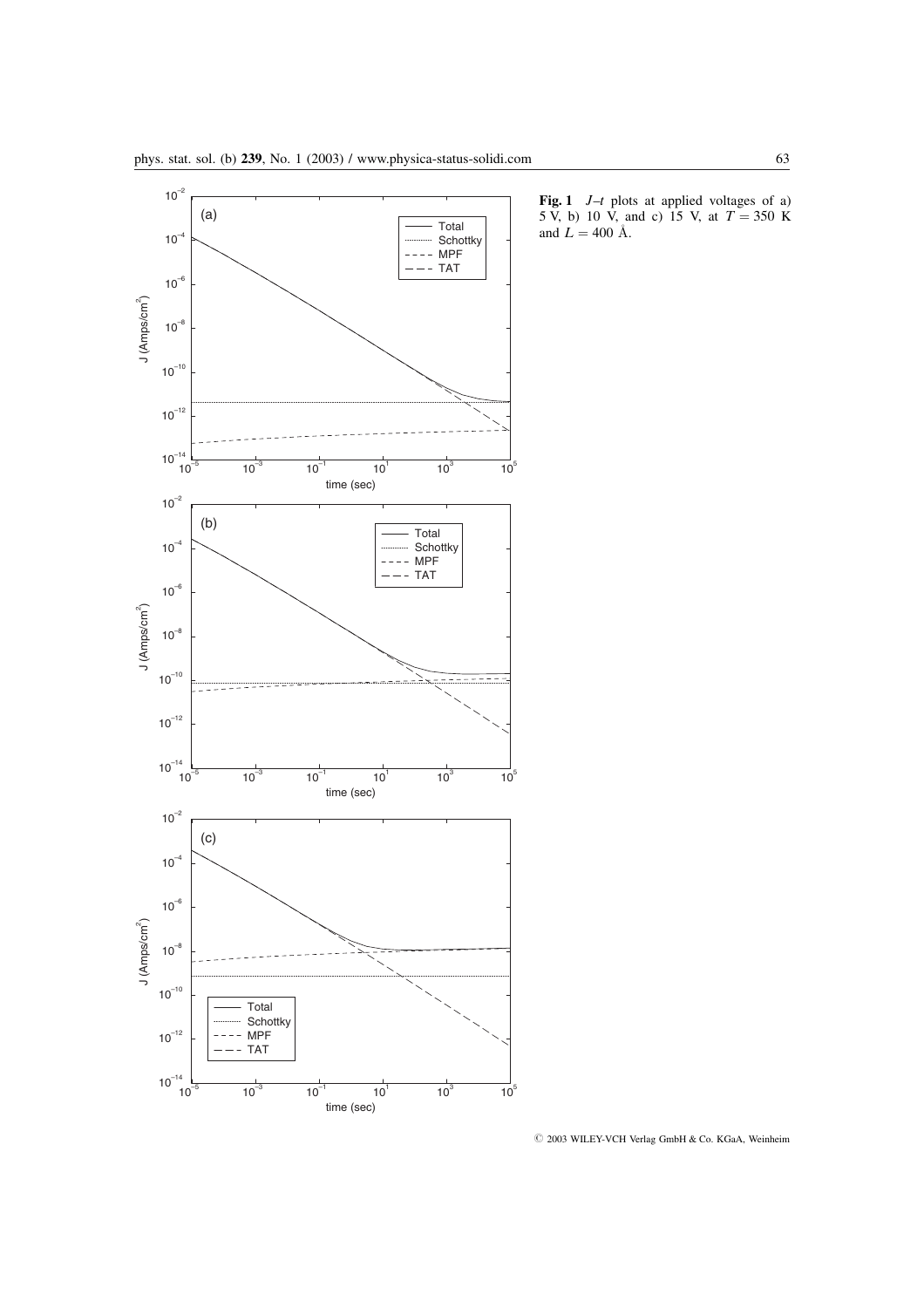oxides like TaO<sub>x</sub> – were made:  $N_0 = 6.242 \times 10^{45} / (m^3 J) = 1.0 / (nm^3 eV)$ ,  $\Phi_S = 1.5 eV$ ,  $\epsilon_{opt} = 4.0$ ,  $\mu = 0.1 \text{ m}^2 / (\text{V} \cdot \text{sec}), \tau_0 = 1.0 \times 10^{-8} \text{ sec}.$ 

#### 3.1.1  $J-t$  characteristics

In this section, we address the scaling of the leakage current with applied voltage, temperature, thickness of the dielectric, and the barrier height.

Figure 1 shows a plot of the total leakage current as well as the three contributions to the total current as a function of time, at applied voltages of 5 V, 10 V and 15 V, at a temperature  $(T)$  of 350 K and for a dielectric thickness  $(L)$  of 400  $\AA$ . Several interesting features are apparent. Firstly, the leakage current at short times is dominated by the TAT current. It is only at longer times (depending on the applied voltage) that the MPF or the Schottky contributions take over. Secondly, the transient nature of the MPF current is evident, which increases as the TAT current decreases, with the MPF current ultimately reaching a steady state behavior. Thirdly, the slopes of the TAT contribution (and that of the total current at short times) is very close to  $-1$  in the log-log plot. This is consistent with what is experimentally observed for numerous dielectrics, as well as for non-integrated TaO<sub>x</sub> MIM



Fig. 2  $J-t$  plots at temperatures of a) 300 K and b) 400 K, for  $V = 10$  V and  $L = 400$  Å.

 $O$  2003 WILEY-VCH Verlag GmbH & Co. KGaA, Weinheim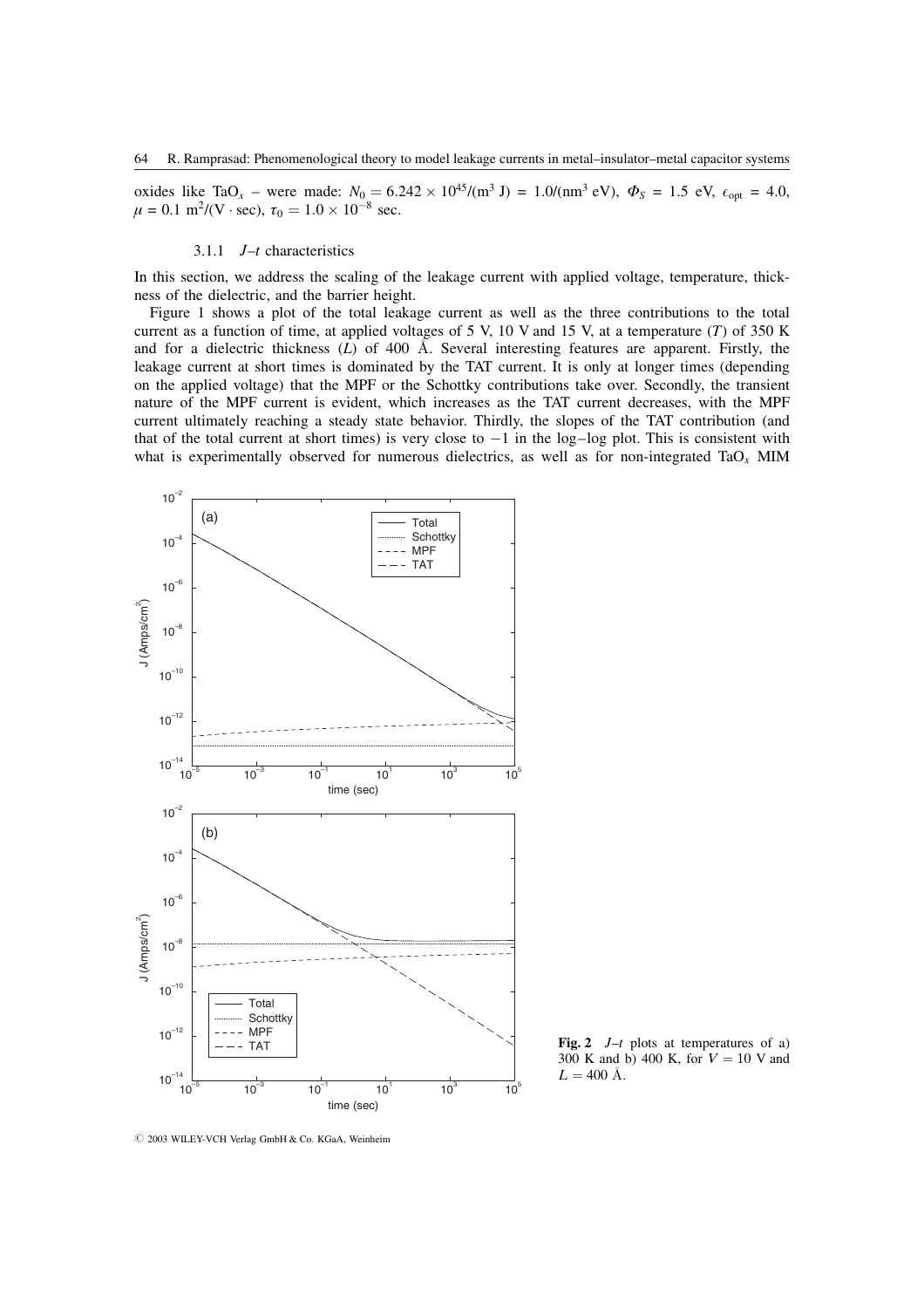capacitors [3]. Finally, the  $J-t$  slope of the total current in the vicinity of the transition from TAT to other processes is significantly different from  $-1$ . Thus, observed deviations of the  $J-t$  slope from  $-1$ could be due to the measurement time coinciding with this transition (alternatively, such observed deviations from a slope of  $-1$  could be due to a non-uniform distribution of defects, discussed below). It is also worth pointing out that a bulk dielectric relaxation process also exhibits transient behavior that is similar in some respects to that of the TAT process [12, 13].

Next, we consider the impact of temperature on the  $J-t$  behavior. Figures 2a and b show plots of  $J-t$ at 300 K and 400 K, respectively, for  $L = 400$  Å and an applied voltage of 10 V; Fig. 1b shows the corresponding plot for  $T = 350$  K. The dependence of the TAT current on temperature is much weaker than that of the other two contributions; as anticipated, the Schottky contribution has a stronger temperature dependence than the MPF current. The weak temperature dependence of the TAT current is because the temperature effects enter the TAT treatment only through the distortion of the Fermi functions, which is a weak effect. The weak temperature dependence of the transient TAT current is also consistent with short time  $J-t$  measurements of non-integrated TaO<sub>x</sub> MIM capacitors [3].



Fig. 3 a)  $J-t$  plots of the TAT current for various choices of the dielectric thickness  $(L)$ , at a constant field of 2.5 MV/cm, and  $T = 350$  K, and b) plot showing the  $1/L$  dependence of the transient current.

 $O$  2003 WILEY-VCH Verlag GmbH & Co. KGaA, Weinheim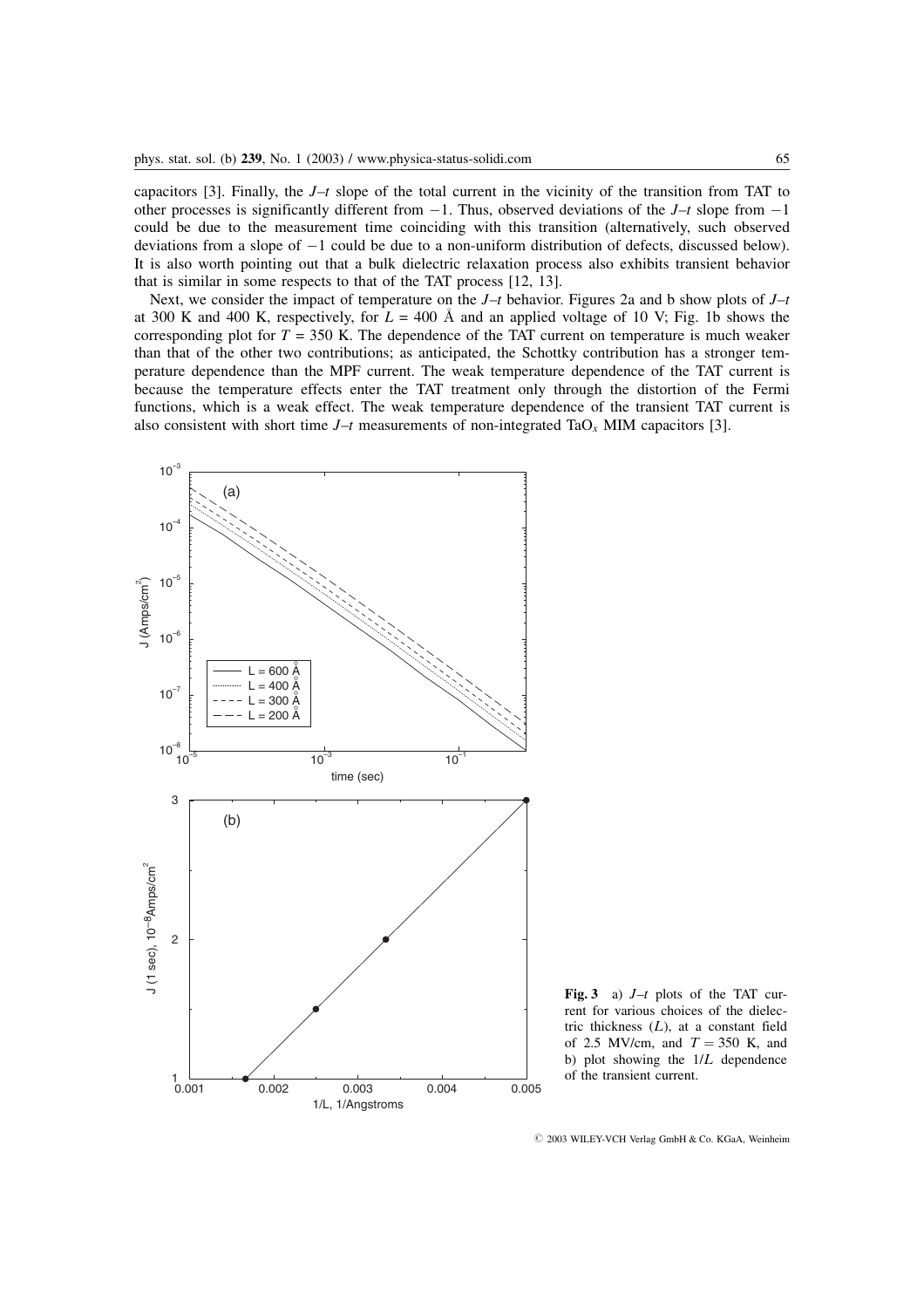Figure 3a shows the TAT current for various choices of dielectric thickness  $(L)$  but for a constant applied field of 2.5 MV/cm and a temperature of 350 K. In contrast to the temperature dependence seen above, the TAT current shows the largest dependence on dielectric thickness, whereas the Schottky and MPF currents show no dependence on the dielectric thickness (not shown in figure). Figure 3b shows the dielectric thickness dependence explicitly. The TAT current at 1 second is plotted against 1/L, and the linear dependence seen is consistent with measurements of non-integrated TaO<sub>x</sub> MIM capacitors [3].

We now attempt to assess the impact of the nature of the electrode on the leakage current. Electrodes can display varying degrees of reactivity to the dielectric, and to first order, a high reactivity electrode causes the blurring of the electrode–dielectric interface region resulting in smaller barrier heights. The higher reactivity can also cause a higher density of defects at the interface, but since we do not a priori know the extent of this effect, we attempt to model the reactivity by merely changing the barrier height in our simulation while holding the defect or trap density a constant. Figures 4a and b show  $J-t$  plots for barrier heights of 1.0 eV and 2.0 eV, respectively, for  $L = 400 \text{ Å}$ , an applied voltage of 10 V and  $T = 350$  K; Fig. 1b shows the corresponding plot for a barrier height of 1.5 eV.



Fig. 4  $J-t$  plots for barrier heights of a) 1.0 eV and b) 2.0 eV, for  $V = 10$  V,  $T = 350$  K and  $L = 400$  Å.

 $O$  2003 WILEY-VCH Verlag GmbH & Co. KGaA, Weinheim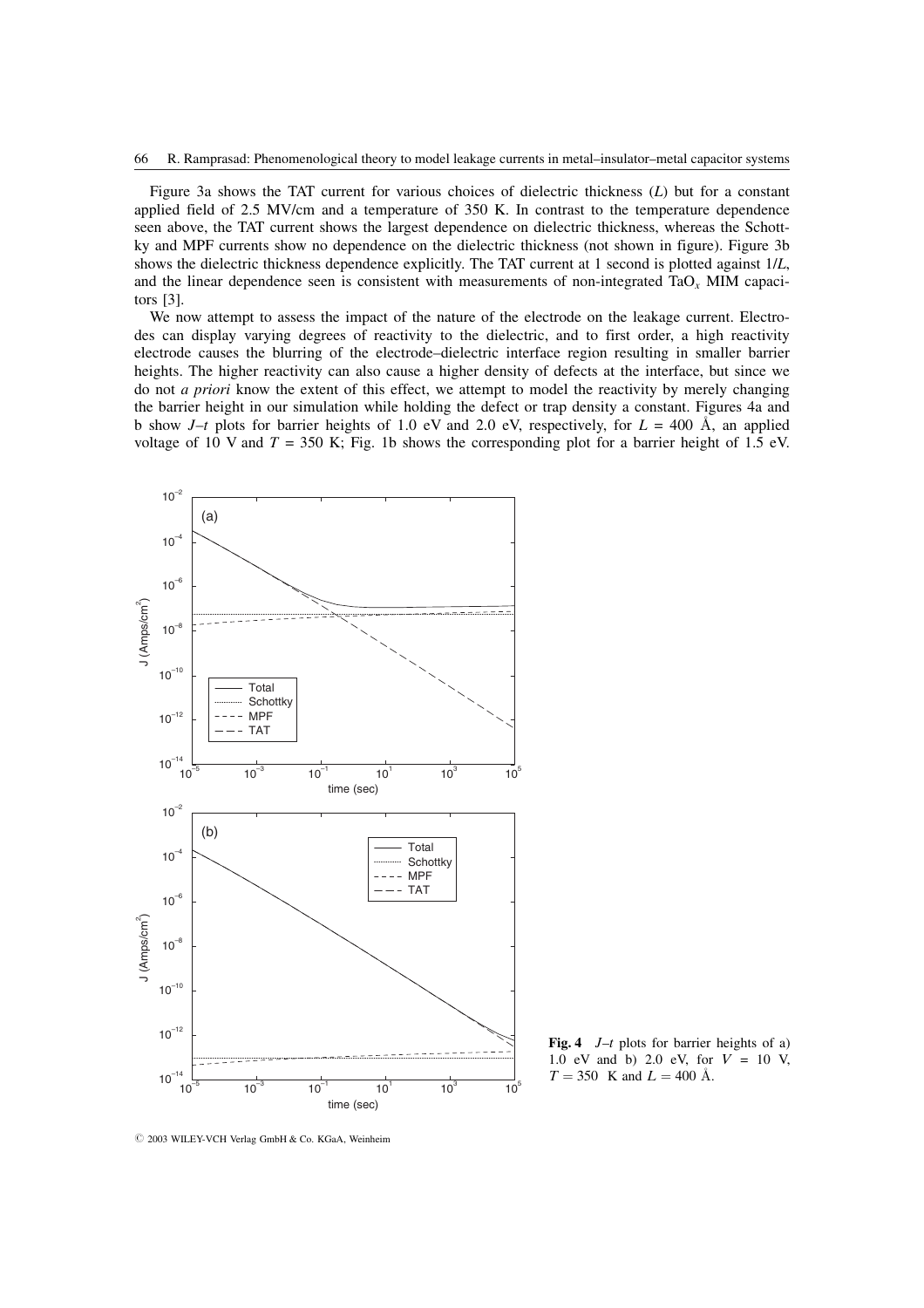Although small changes in the TAT current can be seen with changes in the barrier height, these changes are far smaller than those seen with the Schottky and MPF currents. The reason being that while the latter currents display exponential dependence on the barrier height, the TAT current for more or less homogeneous distributions of defects displays a much weaker dependence ( $\approx 1/\Phi_s$ ) [14, 15]. Although it may be premature to conclude that the reactivity of the electrode has a minor effect on the transient current (as the impact of the electrode type on the defect distribution has been ignored in this analysis), we wish to point out that measurements on non-integrated TaO<sub>x</sub> and HfO<sub>2</sub> MIM capacitors do indicate the weak dependence of the transient current on the electrode type [3].

## 3.1.2  $J-V$  characteristics

 $J-V$  measurements involve taking current readings at predefined voltage steps, with the measurements taking longer at lower voltages than at higher voltages (the smaller magnitude of the current at lower voltages requires longer residence times for the measurement probes). As a result of this measurement procedure, the  $J-t$  behavior is inevitably convolved with the  $J-V$  characteristics. In order to facilitate a fair comparison with experiments, simulations were performed at 1 Volt steps, and the time spent at each voltage step was assumed to be  $30/V$  seconds, where V is the applied voltage in Volts. At each voltage level, the initial electronic occupation of the trap level distribution is taken to be equal to the final occupation state at the previous voltage level.

Figure 5 shows simulated J–V plots at different temperatures. Several important conclusions can be drawn from these plots. First, the low voltage leakage current is dominated by the transient TAT contribution, especially at lower temperatures, with the MPF current dominating at high voltages. Second, the very prominent 'knee' feature characterized by a significant change of the  $J-V$  slope observed experimentally is due to a transition from TAT to MPF, and not from Schottky to Poole– Frenkel emission as is conventionally believed; the 'knee' can be seen at about 17.5 V and 12.5 V in Fig. 5a and b, respectively. The Schottky to MPF transition occurs only at high temperatures (Fig. 5c), and is characterized by a barely discernible change in slope.

### 3.2 Nonuniform distribution of trap states

We next consider the impact of non-uniform trap state distributions on the  $J-t$  characteristics. We consider a trap distribution localized in space of the form  $N^{\text{ff}}(x, E) = N_0 \exp(-0.5((x - x_0)/x_w)^2)$ , where  $x_0$  and  $x_w$  are the distance from the electrode-dielectric interface and width of a gaussian spatial distribution of trap levels, respectively.  $N_0$  and  $x_w$  are chosen to be 6.242  $\times$  10<sup>48</sup> and 1 Å, respectively, so that  $N^{\{f\}}(x, E)$  integrates to about 2.5 defect states per  $\mathring{A}^2$  per eV over the entire dielectric thickness. All other parameters were fixed at the values chosen in the previous section.

Figure 6 shows  $J-t$  plots of the TAT and the total leakage current for different choices of  $x_0$ , the location of the center of the gaussian distribution. An interesting feature of these plots is the flattening of the total and TAT currents at short times. The farther the defect distribution is from the interface, the longer it takes for the current to transition from the flat region. This aspect correlates with the characteristic tunneling times being longer for larger tunneling distances. It is worth mentioning that the short time  $J-t$  measurements on MIM capacitors do display a 'roll-off' and flattening similar to that seen in Fig. 6 [20]. Also, as mentioned earlier, deviations from a log-log  $J-t$  slope of  $-1$  could arise because of non-uniform defect distributions.

The distribution of defect states that result in an observed  $J-t$  behavior can be simply determined by the following procedure. Arbitrary trap level distributions can be expressed as a linear combination of a number of basis functions (e.g., gaussians with varying heights and widths). The total current due to such an arbitrary distribution will be the sum of the currents due to each individual basis function. Thus, a least squares type fitting procedure can be used to determine the distribution of defect states that give rise to rich features in  $J-t$  curves.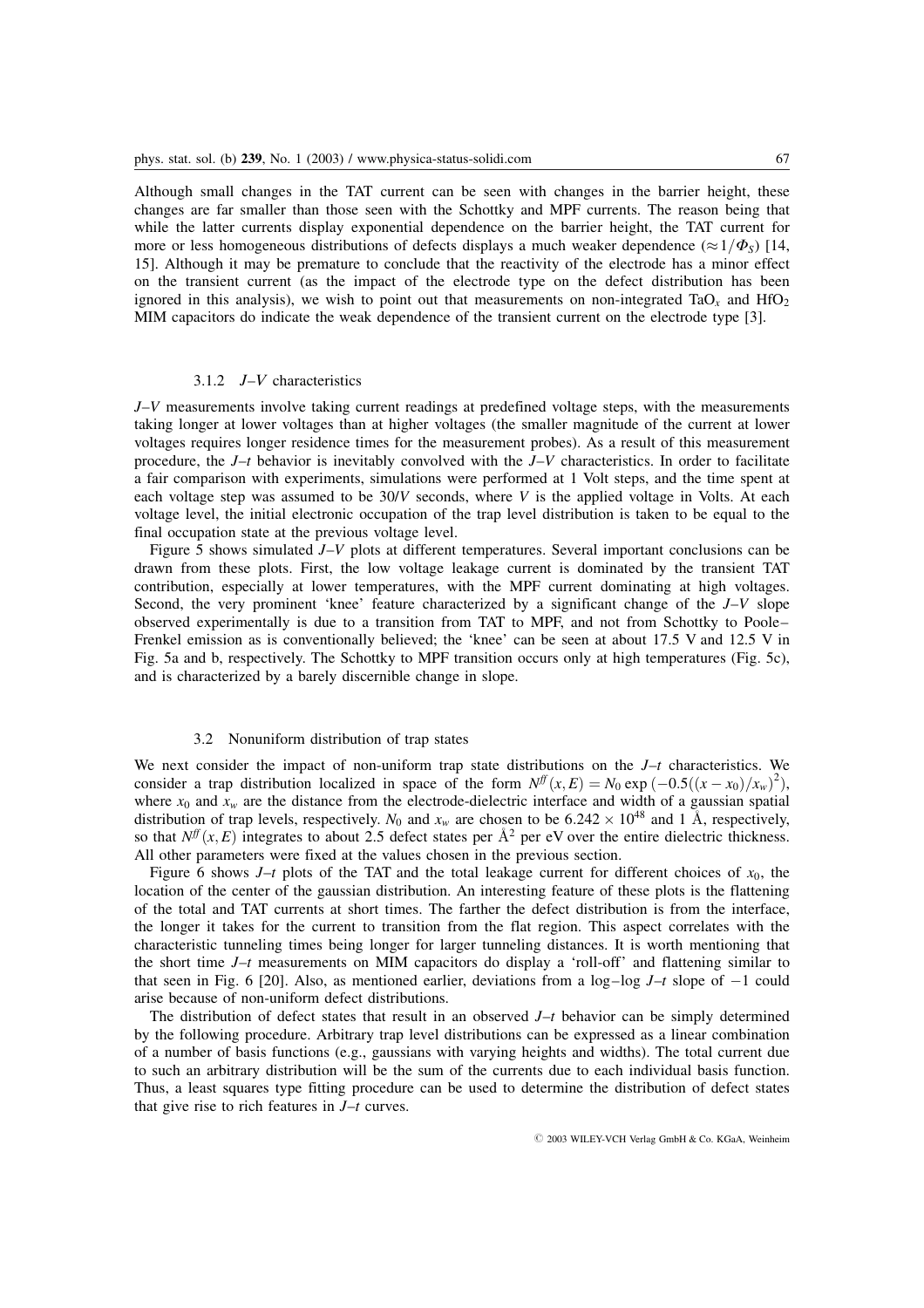

 $\odot$  2003 WILEY-VCH Verlag GmbH & Co. KGaA, Weinheim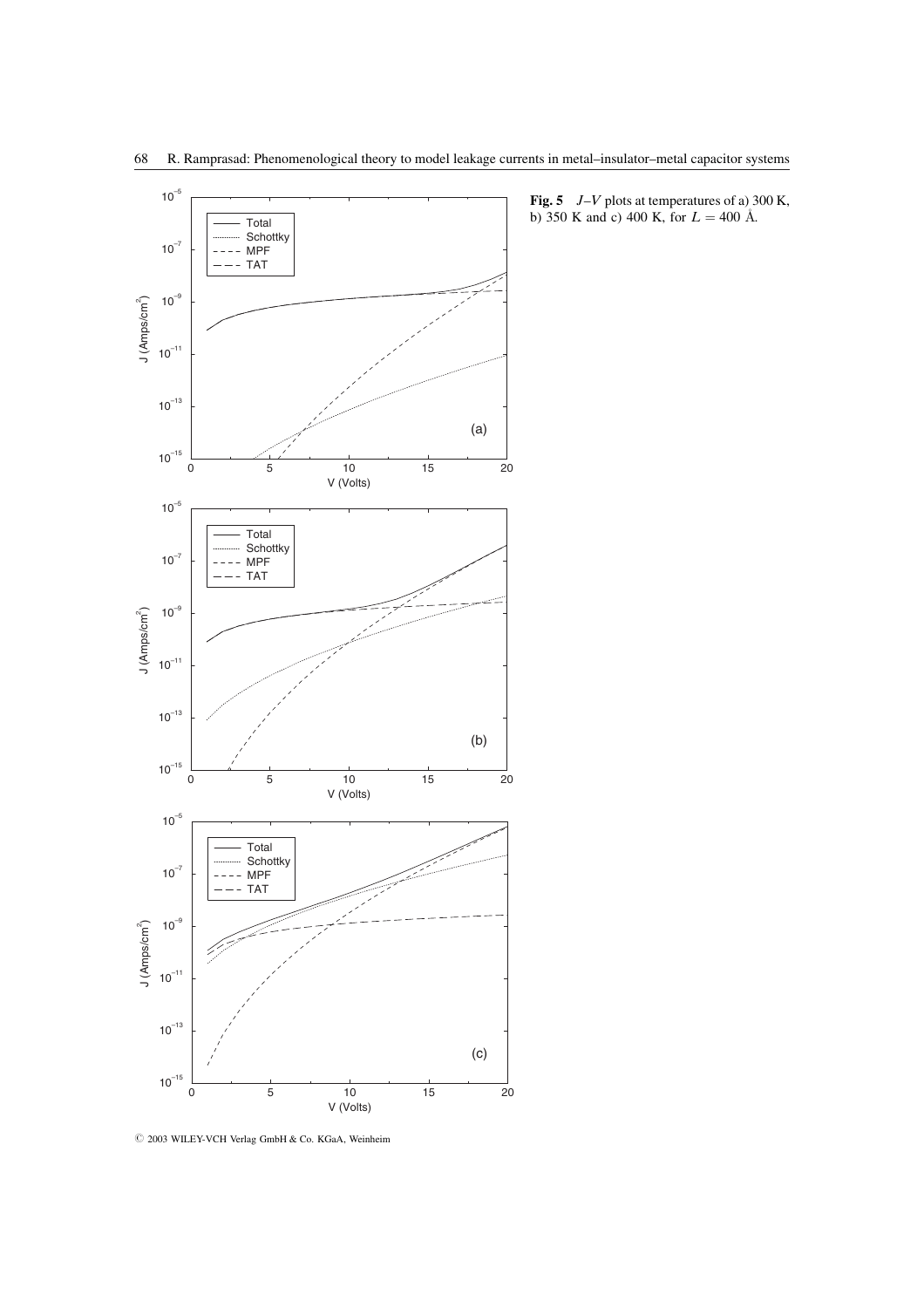

**Fig. 6**  $J-t$  plots for a localized trap distribution, approximated by a gaussian with width 1 Å and located at a distance of  $x_0$ from the electrode-dielectric interface at  $T = 350$  K,  $V = 10$  V and  $L = 400$  Å: a) total leakage current and b) TAT current.

## 4 Summary

In summary, a model has been developed to describe the mechanisms underlying leakage currents in MIM capacitor systems. The electronic transport processes currently incorporated in the model include trap assisted tunneling (TAT), modified Poole–Frenkel (MPF) and Schottky emissions. The model is currently able to predict many of the observed features including:

1. A  $J-t$  slope in a log-log plot close to  $-1$  for more or less uniform defect level distributions in the transient regime.

2. A weak temperature dependence, a 1/(dielectric thickness) dependence, and a weak dependence on the barrier height of the transient leakage current for more or less uniform defect level distributions.

3. Low field leakage dominated by TAT currents (seen in  $J-V$  curves), with a transition from TAT to MPF currents at higher fields.

4. Localized distributions of trap states result in a flat  $J-t$  response at short times, the lengths of these flat regions being longer for trap states located farther from the electrode-dielectric interface.